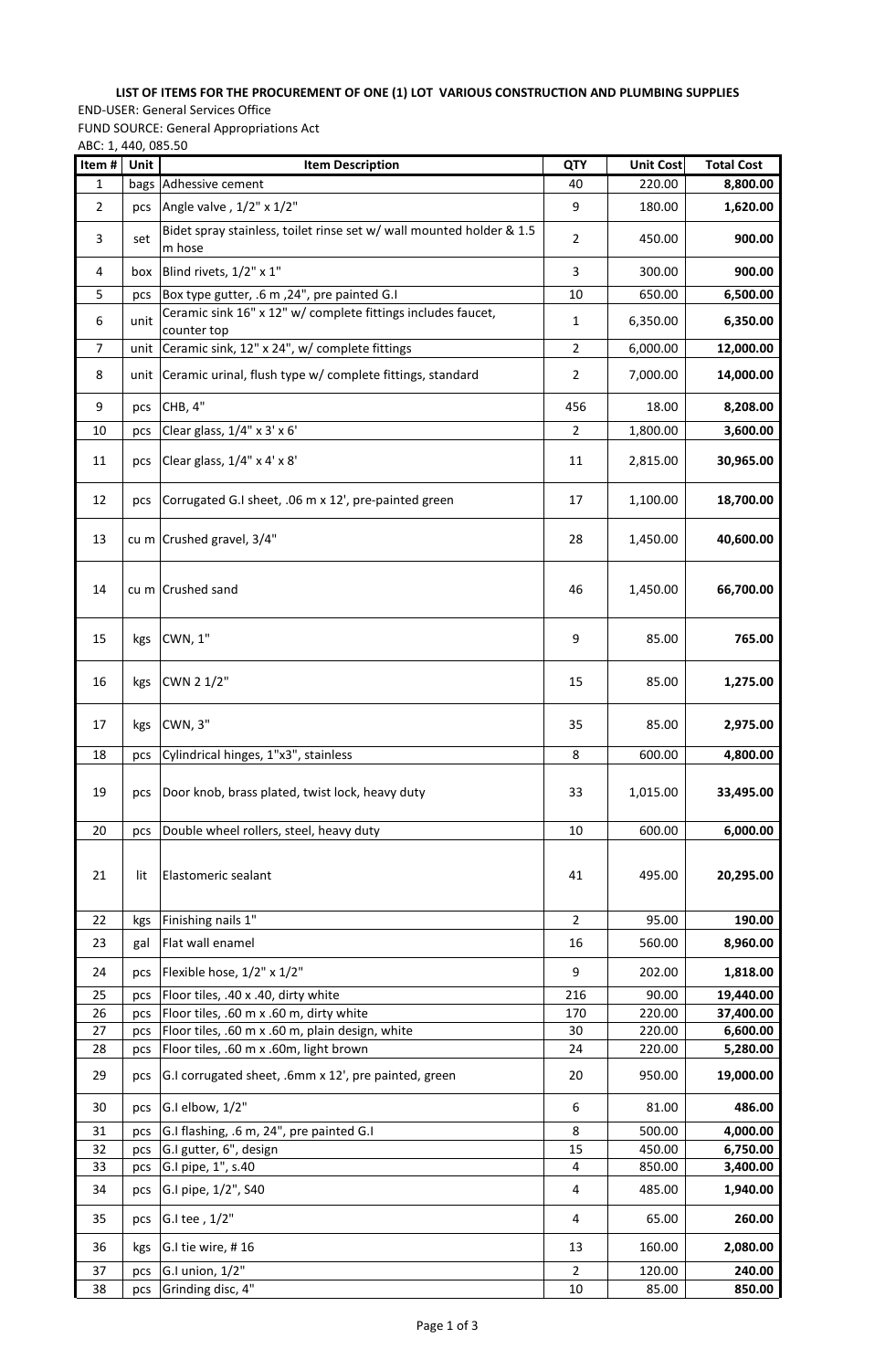| pairs Hinges, 3" x 3", heavy duty<br>39<br>$\overline{7}$<br>135.00<br>945.00<br>40<br>pair   Hinges, Brass plated 4"x4", loose pin, heavy duty<br>33<br>210.00<br>6,930.00<br>Imported pine lumber, s4s, 2"x2"x12'<br>240.00<br>7,920.00<br>33<br>41<br>pcs<br>Imported pine lumber, s4s, 2"x3"x12'<br>50<br>360.00<br>42<br>18,000.00<br>pcs<br>Imported pine lumber, 2"x3"x 10'<br>43<br>50<br>275.00<br>13,750.00<br>pcs<br>Imported pine lumber, 1" x 6" x 12'<br>12<br>44<br>390.00<br>4,680.00<br>pcs<br>Imported pine lumber, 2" x 2" x 10'<br>45<br>115<br>184.39<br>21,205.00<br>pcs<br>Imported pine lumber, 2" x 3" x 8'<br>220.00<br>46<br>40<br>8,800.00<br>pcs<br>Imported pine lumber, 2" x 4" x 12'<br>8<br>440.00<br>47<br>3,520.00<br>pcs<br>Imported pine lumber, 2" x 6" x 12'<br>4<br>48<br>660.00<br>2,640.00<br>pcs<br>Imported pine lumber, 2" x3" x 12'<br>49<br>38<br>347.37<br>13,200.00<br>pcs<br>Marine Plywood, 1/4" x 4' x 8'<br>50<br>144<br>77,904.00<br>541.00<br>pcs<br>5<br>Mini rib metal wall panel, .6 mm x 1 mm x 6 m<br>3,600.00<br>18,000.00<br>51<br>pcs<br>cu m Mountain stone boulders<br>2,395.50<br>213,199.50<br>52<br>89<br>5<br>53<br>Paint black QDE<br>3,400.00<br>680.00<br>gal<br>Paint brush 1 1/2", long bristle<br>16<br>54<br>50.00<br>800.00<br>pcs<br>Paint brush, 1", long bristle<br>10<br>400.00<br>55<br>40.00<br>pcs<br>Paint brush, 3", long bristles, HD<br>4<br>95.00<br>380.00<br>56<br>pcs<br>Paint brush, 4", long bristles, HD<br>4<br>120.00<br>57<br>480.00<br>pcs<br>4<br>58<br>Paint Choco brown, QDE<br>680.00<br>2,720.00<br>gal<br>Paint flat wall enamel<br>59<br>gal<br>14<br>550.00<br>7,700.00<br>60<br>Paint oxide primer, red<br>12<br>520.00<br>6,240.00<br>gal<br>Paint QDE, black<br>4<br>620.00<br>2,480.00<br>61<br>gal<br>6<br>680.00<br>4,080.00<br>62<br>Paint QDE, choco brown<br>gal<br>6<br>63<br>Paint QDE, Ivory<br>680.00<br>4,080.00<br>gal<br>64<br>Paint roller foam, 4"<br>45.00<br>630.00<br>14<br>pcs<br>Paint roller foam, 7"<br>65<br>20<br>55.00<br>1,100.00<br>pcs<br>Paint roller w/ pan, 7" acrylic<br>$\overline{2}$<br>230.00<br>460.00<br>66<br>set<br>Paint roller, 4", plastic handle, w/ pan acrylic<br>5<br>1,000.00<br>67<br>200.00<br>set<br>6<br>Paint roller, 7" plastic handle, w/ pan<br>230.00<br>1,380.00<br>68<br>set<br>12<br>670.00<br>8,040.00<br>69<br>Paint roof guard, Baguio green<br>gal<br>11,700.00<br>Paint semi gloss latex bone, ivory<br>18<br>650.00<br>70<br>gal<br>Paint semi gloss latex, choco brown<br>6<br>3,900.00<br>71<br>650.00<br>gal<br>72<br>Paint thinner<br>11<br>260.00<br>2,860.00<br>gal<br>Paint white QDE<br>680.00<br>6,800.00<br>73<br>gal<br>10<br>Pipe stainless, 1/4" thickness, 20'<br>$\overline{2}$<br>4,000.00<br>8,000.00<br>74<br>pcs<br>Plywood marine, 1/4" x 4' x 8'<br>35<br>18,200.00<br>75<br>520.00<br>pcs<br>76<br>bags   Portland cement<br>336<br>295.00<br>99,120.00<br>pair Putty knife, 5"<br>6<br>77<br>60.00<br>360.00<br>PVC elbow, 2" x 90<br>8<br>78<br>60.00<br>480.00<br>pcs<br>PVC elbow, 3", orange<br>160.00<br>79<br>18<br>2,880.00<br>pcs<br>PVC elbow, 4" x 90<br>6<br>80<br>50.00<br>300.00<br>pcs<br>PVC pipe, 2"<br>$\overline{7}$<br>81<br>410.00<br>2,870.00<br>pcs<br>PVC pipe, 3" s-1000, orange<br>950.00<br>82<br>20<br>19,000.00<br>pcs<br>PVC pipe, 4"<br>4<br>800.00<br>3,200.00<br>83<br>pcs<br><b>PVC</b> solvent<br>155.00<br>155.00<br>84<br>1<br>can<br>$\overline{2}$<br>PVC solvent cement, 100 cc<br>120.00<br>240.00<br>85<br>can | Item# | <b>Unit</b> | <b>Item Description</b> | QTY | <b>Unit Cost</b> | <b>Total Cost</b> |
|----------------------------------------------------------------------------------------------------------------------------------------------------------------------------------------------------------------------------------------------------------------------------------------------------------------------------------------------------------------------------------------------------------------------------------------------------------------------------------------------------------------------------------------------------------------------------------------------------------------------------------------------------------------------------------------------------------------------------------------------------------------------------------------------------------------------------------------------------------------------------------------------------------------------------------------------------------------------------------------------------------------------------------------------------------------------------------------------------------------------------------------------------------------------------------------------------------------------------------------------------------------------------------------------------------------------------------------------------------------------------------------------------------------------------------------------------------------------------------------------------------------------------------------------------------------------------------------------------------------------------------------------------------------------------------------------------------------------------------------------------------------------------------------------------------------------------------------------------------------------------------------------------------------------------------------------------------------------------------------------------------------------------------------------------------------------------------------------------------------------------------------------------------------------------------------------------------------------------------------------------------------------------------------------------------------------------------------------------------------------------------------------------------------------------------------------------------------------------------------------------------------------------------------------------------------------------------------------------------------------------------------------------------------------------------------------------------------------------------------------------------------------------------------------------------------------------------------------------------------------------------------------------------------------------------------------------------------------------------------------------------------------------------------------------------------------------------------------------------------------------------------------------------------------------------------------------------------------------------------------------------------------------------------------------------------------------------------------------------------------------------------------------------------------------------------------------------------------------------------------------------------------------------------------------------------|-------|-------------|-------------------------|-----|------------------|-------------------|
|                                                                                                                                                                                                                                                                                                                                                                                                                                                                                                                                                                                                                                                                                                                                                                                                                                                                                                                                                                                                                                                                                                                                                                                                                                                                                                                                                                                                                                                                                                                                                                                                                                                                                                                                                                                                                                                                                                                                                                                                                                                                                                                                                                                                                                                                                                                                                                                                                                                                                                                                                                                                                                                                                                                                                                                                                                                                                                                                                                                                                                                                                                                                                                                                                                                                                                                                                                                                                                                                                                                                                                |       |             |                         |     |                  |                   |
|                                                                                                                                                                                                                                                                                                                                                                                                                                                                                                                                                                                                                                                                                                                                                                                                                                                                                                                                                                                                                                                                                                                                                                                                                                                                                                                                                                                                                                                                                                                                                                                                                                                                                                                                                                                                                                                                                                                                                                                                                                                                                                                                                                                                                                                                                                                                                                                                                                                                                                                                                                                                                                                                                                                                                                                                                                                                                                                                                                                                                                                                                                                                                                                                                                                                                                                                                                                                                                                                                                                                                                |       |             |                         |     |                  |                   |
|                                                                                                                                                                                                                                                                                                                                                                                                                                                                                                                                                                                                                                                                                                                                                                                                                                                                                                                                                                                                                                                                                                                                                                                                                                                                                                                                                                                                                                                                                                                                                                                                                                                                                                                                                                                                                                                                                                                                                                                                                                                                                                                                                                                                                                                                                                                                                                                                                                                                                                                                                                                                                                                                                                                                                                                                                                                                                                                                                                                                                                                                                                                                                                                                                                                                                                                                                                                                                                                                                                                                                                |       |             |                         |     |                  |                   |
|                                                                                                                                                                                                                                                                                                                                                                                                                                                                                                                                                                                                                                                                                                                                                                                                                                                                                                                                                                                                                                                                                                                                                                                                                                                                                                                                                                                                                                                                                                                                                                                                                                                                                                                                                                                                                                                                                                                                                                                                                                                                                                                                                                                                                                                                                                                                                                                                                                                                                                                                                                                                                                                                                                                                                                                                                                                                                                                                                                                                                                                                                                                                                                                                                                                                                                                                                                                                                                                                                                                                                                |       |             |                         |     |                  |                   |
|                                                                                                                                                                                                                                                                                                                                                                                                                                                                                                                                                                                                                                                                                                                                                                                                                                                                                                                                                                                                                                                                                                                                                                                                                                                                                                                                                                                                                                                                                                                                                                                                                                                                                                                                                                                                                                                                                                                                                                                                                                                                                                                                                                                                                                                                                                                                                                                                                                                                                                                                                                                                                                                                                                                                                                                                                                                                                                                                                                                                                                                                                                                                                                                                                                                                                                                                                                                                                                                                                                                                                                |       |             |                         |     |                  |                   |
|                                                                                                                                                                                                                                                                                                                                                                                                                                                                                                                                                                                                                                                                                                                                                                                                                                                                                                                                                                                                                                                                                                                                                                                                                                                                                                                                                                                                                                                                                                                                                                                                                                                                                                                                                                                                                                                                                                                                                                                                                                                                                                                                                                                                                                                                                                                                                                                                                                                                                                                                                                                                                                                                                                                                                                                                                                                                                                                                                                                                                                                                                                                                                                                                                                                                                                                                                                                                                                                                                                                                                                |       |             |                         |     |                  |                   |
|                                                                                                                                                                                                                                                                                                                                                                                                                                                                                                                                                                                                                                                                                                                                                                                                                                                                                                                                                                                                                                                                                                                                                                                                                                                                                                                                                                                                                                                                                                                                                                                                                                                                                                                                                                                                                                                                                                                                                                                                                                                                                                                                                                                                                                                                                                                                                                                                                                                                                                                                                                                                                                                                                                                                                                                                                                                                                                                                                                                                                                                                                                                                                                                                                                                                                                                                                                                                                                                                                                                                                                |       |             |                         |     |                  |                   |
|                                                                                                                                                                                                                                                                                                                                                                                                                                                                                                                                                                                                                                                                                                                                                                                                                                                                                                                                                                                                                                                                                                                                                                                                                                                                                                                                                                                                                                                                                                                                                                                                                                                                                                                                                                                                                                                                                                                                                                                                                                                                                                                                                                                                                                                                                                                                                                                                                                                                                                                                                                                                                                                                                                                                                                                                                                                                                                                                                                                                                                                                                                                                                                                                                                                                                                                                                                                                                                                                                                                                                                |       |             |                         |     |                  |                   |
|                                                                                                                                                                                                                                                                                                                                                                                                                                                                                                                                                                                                                                                                                                                                                                                                                                                                                                                                                                                                                                                                                                                                                                                                                                                                                                                                                                                                                                                                                                                                                                                                                                                                                                                                                                                                                                                                                                                                                                                                                                                                                                                                                                                                                                                                                                                                                                                                                                                                                                                                                                                                                                                                                                                                                                                                                                                                                                                                                                                                                                                                                                                                                                                                                                                                                                                                                                                                                                                                                                                                                                |       |             |                         |     |                  |                   |
|                                                                                                                                                                                                                                                                                                                                                                                                                                                                                                                                                                                                                                                                                                                                                                                                                                                                                                                                                                                                                                                                                                                                                                                                                                                                                                                                                                                                                                                                                                                                                                                                                                                                                                                                                                                                                                                                                                                                                                                                                                                                                                                                                                                                                                                                                                                                                                                                                                                                                                                                                                                                                                                                                                                                                                                                                                                                                                                                                                                                                                                                                                                                                                                                                                                                                                                                                                                                                                                                                                                                                                |       |             |                         |     |                  |                   |
|                                                                                                                                                                                                                                                                                                                                                                                                                                                                                                                                                                                                                                                                                                                                                                                                                                                                                                                                                                                                                                                                                                                                                                                                                                                                                                                                                                                                                                                                                                                                                                                                                                                                                                                                                                                                                                                                                                                                                                                                                                                                                                                                                                                                                                                                                                                                                                                                                                                                                                                                                                                                                                                                                                                                                                                                                                                                                                                                                                                                                                                                                                                                                                                                                                                                                                                                                                                                                                                                                                                                                                |       |             |                         |     |                  |                   |
|                                                                                                                                                                                                                                                                                                                                                                                                                                                                                                                                                                                                                                                                                                                                                                                                                                                                                                                                                                                                                                                                                                                                                                                                                                                                                                                                                                                                                                                                                                                                                                                                                                                                                                                                                                                                                                                                                                                                                                                                                                                                                                                                                                                                                                                                                                                                                                                                                                                                                                                                                                                                                                                                                                                                                                                                                                                                                                                                                                                                                                                                                                                                                                                                                                                                                                                                                                                                                                                                                                                                                                |       |             |                         |     |                  |                   |
|                                                                                                                                                                                                                                                                                                                                                                                                                                                                                                                                                                                                                                                                                                                                                                                                                                                                                                                                                                                                                                                                                                                                                                                                                                                                                                                                                                                                                                                                                                                                                                                                                                                                                                                                                                                                                                                                                                                                                                                                                                                                                                                                                                                                                                                                                                                                                                                                                                                                                                                                                                                                                                                                                                                                                                                                                                                                                                                                                                                                                                                                                                                                                                                                                                                                                                                                                                                                                                                                                                                                                                |       |             |                         |     |                  |                   |
|                                                                                                                                                                                                                                                                                                                                                                                                                                                                                                                                                                                                                                                                                                                                                                                                                                                                                                                                                                                                                                                                                                                                                                                                                                                                                                                                                                                                                                                                                                                                                                                                                                                                                                                                                                                                                                                                                                                                                                                                                                                                                                                                                                                                                                                                                                                                                                                                                                                                                                                                                                                                                                                                                                                                                                                                                                                                                                                                                                                                                                                                                                                                                                                                                                                                                                                                                                                                                                                                                                                                                                |       |             |                         |     |                  |                   |
|                                                                                                                                                                                                                                                                                                                                                                                                                                                                                                                                                                                                                                                                                                                                                                                                                                                                                                                                                                                                                                                                                                                                                                                                                                                                                                                                                                                                                                                                                                                                                                                                                                                                                                                                                                                                                                                                                                                                                                                                                                                                                                                                                                                                                                                                                                                                                                                                                                                                                                                                                                                                                                                                                                                                                                                                                                                                                                                                                                                                                                                                                                                                                                                                                                                                                                                                                                                                                                                                                                                                                                |       |             |                         |     |                  |                   |
|                                                                                                                                                                                                                                                                                                                                                                                                                                                                                                                                                                                                                                                                                                                                                                                                                                                                                                                                                                                                                                                                                                                                                                                                                                                                                                                                                                                                                                                                                                                                                                                                                                                                                                                                                                                                                                                                                                                                                                                                                                                                                                                                                                                                                                                                                                                                                                                                                                                                                                                                                                                                                                                                                                                                                                                                                                                                                                                                                                                                                                                                                                                                                                                                                                                                                                                                                                                                                                                                                                                                                                |       |             |                         |     |                  |                   |
|                                                                                                                                                                                                                                                                                                                                                                                                                                                                                                                                                                                                                                                                                                                                                                                                                                                                                                                                                                                                                                                                                                                                                                                                                                                                                                                                                                                                                                                                                                                                                                                                                                                                                                                                                                                                                                                                                                                                                                                                                                                                                                                                                                                                                                                                                                                                                                                                                                                                                                                                                                                                                                                                                                                                                                                                                                                                                                                                                                                                                                                                                                                                                                                                                                                                                                                                                                                                                                                                                                                                                                |       |             |                         |     |                  |                   |
|                                                                                                                                                                                                                                                                                                                                                                                                                                                                                                                                                                                                                                                                                                                                                                                                                                                                                                                                                                                                                                                                                                                                                                                                                                                                                                                                                                                                                                                                                                                                                                                                                                                                                                                                                                                                                                                                                                                                                                                                                                                                                                                                                                                                                                                                                                                                                                                                                                                                                                                                                                                                                                                                                                                                                                                                                                                                                                                                                                                                                                                                                                                                                                                                                                                                                                                                                                                                                                                                                                                                                                |       |             |                         |     |                  |                   |
|                                                                                                                                                                                                                                                                                                                                                                                                                                                                                                                                                                                                                                                                                                                                                                                                                                                                                                                                                                                                                                                                                                                                                                                                                                                                                                                                                                                                                                                                                                                                                                                                                                                                                                                                                                                                                                                                                                                                                                                                                                                                                                                                                                                                                                                                                                                                                                                                                                                                                                                                                                                                                                                                                                                                                                                                                                                                                                                                                                                                                                                                                                                                                                                                                                                                                                                                                                                                                                                                                                                                                                |       |             |                         |     |                  |                   |
|                                                                                                                                                                                                                                                                                                                                                                                                                                                                                                                                                                                                                                                                                                                                                                                                                                                                                                                                                                                                                                                                                                                                                                                                                                                                                                                                                                                                                                                                                                                                                                                                                                                                                                                                                                                                                                                                                                                                                                                                                                                                                                                                                                                                                                                                                                                                                                                                                                                                                                                                                                                                                                                                                                                                                                                                                                                                                                                                                                                                                                                                                                                                                                                                                                                                                                                                                                                                                                                                                                                                                                |       |             |                         |     |                  |                   |
|                                                                                                                                                                                                                                                                                                                                                                                                                                                                                                                                                                                                                                                                                                                                                                                                                                                                                                                                                                                                                                                                                                                                                                                                                                                                                                                                                                                                                                                                                                                                                                                                                                                                                                                                                                                                                                                                                                                                                                                                                                                                                                                                                                                                                                                                                                                                                                                                                                                                                                                                                                                                                                                                                                                                                                                                                                                                                                                                                                                                                                                                                                                                                                                                                                                                                                                                                                                                                                                                                                                                                                |       |             |                         |     |                  |                   |
|                                                                                                                                                                                                                                                                                                                                                                                                                                                                                                                                                                                                                                                                                                                                                                                                                                                                                                                                                                                                                                                                                                                                                                                                                                                                                                                                                                                                                                                                                                                                                                                                                                                                                                                                                                                                                                                                                                                                                                                                                                                                                                                                                                                                                                                                                                                                                                                                                                                                                                                                                                                                                                                                                                                                                                                                                                                                                                                                                                                                                                                                                                                                                                                                                                                                                                                                                                                                                                                                                                                                                                |       |             |                         |     |                  |                   |
|                                                                                                                                                                                                                                                                                                                                                                                                                                                                                                                                                                                                                                                                                                                                                                                                                                                                                                                                                                                                                                                                                                                                                                                                                                                                                                                                                                                                                                                                                                                                                                                                                                                                                                                                                                                                                                                                                                                                                                                                                                                                                                                                                                                                                                                                                                                                                                                                                                                                                                                                                                                                                                                                                                                                                                                                                                                                                                                                                                                                                                                                                                                                                                                                                                                                                                                                                                                                                                                                                                                                                                |       |             |                         |     |                  |                   |
|                                                                                                                                                                                                                                                                                                                                                                                                                                                                                                                                                                                                                                                                                                                                                                                                                                                                                                                                                                                                                                                                                                                                                                                                                                                                                                                                                                                                                                                                                                                                                                                                                                                                                                                                                                                                                                                                                                                                                                                                                                                                                                                                                                                                                                                                                                                                                                                                                                                                                                                                                                                                                                                                                                                                                                                                                                                                                                                                                                                                                                                                                                                                                                                                                                                                                                                                                                                                                                                                                                                                                                |       |             |                         |     |                  |                   |
|                                                                                                                                                                                                                                                                                                                                                                                                                                                                                                                                                                                                                                                                                                                                                                                                                                                                                                                                                                                                                                                                                                                                                                                                                                                                                                                                                                                                                                                                                                                                                                                                                                                                                                                                                                                                                                                                                                                                                                                                                                                                                                                                                                                                                                                                                                                                                                                                                                                                                                                                                                                                                                                                                                                                                                                                                                                                                                                                                                                                                                                                                                                                                                                                                                                                                                                                                                                                                                                                                                                                                                |       |             |                         |     |                  |                   |
|                                                                                                                                                                                                                                                                                                                                                                                                                                                                                                                                                                                                                                                                                                                                                                                                                                                                                                                                                                                                                                                                                                                                                                                                                                                                                                                                                                                                                                                                                                                                                                                                                                                                                                                                                                                                                                                                                                                                                                                                                                                                                                                                                                                                                                                                                                                                                                                                                                                                                                                                                                                                                                                                                                                                                                                                                                                                                                                                                                                                                                                                                                                                                                                                                                                                                                                                                                                                                                                                                                                                                                |       |             |                         |     |                  |                   |
|                                                                                                                                                                                                                                                                                                                                                                                                                                                                                                                                                                                                                                                                                                                                                                                                                                                                                                                                                                                                                                                                                                                                                                                                                                                                                                                                                                                                                                                                                                                                                                                                                                                                                                                                                                                                                                                                                                                                                                                                                                                                                                                                                                                                                                                                                                                                                                                                                                                                                                                                                                                                                                                                                                                                                                                                                                                                                                                                                                                                                                                                                                                                                                                                                                                                                                                                                                                                                                                                                                                                                                |       |             |                         |     |                  |                   |
|                                                                                                                                                                                                                                                                                                                                                                                                                                                                                                                                                                                                                                                                                                                                                                                                                                                                                                                                                                                                                                                                                                                                                                                                                                                                                                                                                                                                                                                                                                                                                                                                                                                                                                                                                                                                                                                                                                                                                                                                                                                                                                                                                                                                                                                                                                                                                                                                                                                                                                                                                                                                                                                                                                                                                                                                                                                                                                                                                                                                                                                                                                                                                                                                                                                                                                                                                                                                                                                                                                                                                                |       |             |                         |     |                  |                   |
|                                                                                                                                                                                                                                                                                                                                                                                                                                                                                                                                                                                                                                                                                                                                                                                                                                                                                                                                                                                                                                                                                                                                                                                                                                                                                                                                                                                                                                                                                                                                                                                                                                                                                                                                                                                                                                                                                                                                                                                                                                                                                                                                                                                                                                                                                                                                                                                                                                                                                                                                                                                                                                                                                                                                                                                                                                                                                                                                                                                                                                                                                                                                                                                                                                                                                                                                                                                                                                                                                                                                                                |       |             |                         |     |                  |                   |
|                                                                                                                                                                                                                                                                                                                                                                                                                                                                                                                                                                                                                                                                                                                                                                                                                                                                                                                                                                                                                                                                                                                                                                                                                                                                                                                                                                                                                                                                                                                                                                                                                                                                                                                                                                                                                                                                                                                                                                                                                                                                                                                                                                                                                                                                                                                                                                                                                                                                                                                                                                                                                                                                                                                                                                                                                                                                                                                                                                                                                                                                                                                                                                                                                                                                                                                                                                                                                                                                                                                                                                |       |             |                         |     |                  |                   |
|                                                                                                                                                                                                                                                                                                                                                                                                                                                                                                                                                                                                                                                                                                                                                                                                                                                                                                                                                                                                                                                                                                                                                                                                                                                                                                                                                                                                                                                                                                                                                                                                                                                                                                                                                                                                                                                                                                                                                                                                                                                                                                                                                                                                                                                                                                                                                                                                                                                                                                                                                                                                                                                                                                                                                                                                                                                                                                                                                                                                                                                                                                                                                                                                                                                                                                                                                                                                                                                                                                                                                                |       |             |                         |     |                  |                   |
|                                                                                                                                                                                                                                                                                                                                                                                                                                                                                                                                                                                                                                                                                                                                                                                                                                                                                                                                                                                                                                                                                                                                                                                                                                                                                                                                                                                                                                                                                                                                                                                                                                                                                                                                                                                                                                                                                                                                                                                                                                                                                                                                                                                                                                                                                                                                                                                                                                                                                                                                                                                                                                                                                                                                                                                                                                                                                                                                                                                                                                                                                                                                                                                                                                                                                                                                                                                                                                                                                                                                                                |       |             |                         |     |                  |                   |
|                                                                                                                                                                                                                                                                                                                                                                                                                                                                                                                                                                                                                                                                                                                                                                                                                                                                                                                                                                                                                                                                                                                                                                                                                                                                                                                                                                                                                                                                                                                                                                                                                                                                                                                                                                                                                                                                                                                                                                                                                                                                                                                                                                                                                                                                                                                                                                                                                                                                                                                                                                                                                                                                                                                                                                                                                                                                                                                                                                                                                                                                                                                                                                                                                                                                                                                                                                                                                                                                                                                                                                |       |             |                         |     |                  |                   |
|                                                                                                                                                                                                                                                                                                                                                                                                                                                                                                                                                                                                                                                                                                                                                                                                                                                                                                                                                                                                                                                                                                                                                                                                                                                                                                                                                                                                                                                                                                                                                                                                                                                                                                                                                                                                                                                                                                                                                                                                                                                                                                                                                                                                                                                                                                                                                                                                                                                                                                                                                                                                                                                                                                                                                                                                                                                                                                                                                                                                                                                                                                                                                                                                                                                                                                                                                                                                                                                                                                                                                                |       |             |                         |     |                  |                   |
|                                                                                                                                                                                                                                                                                                                                                                                                                                                                                                                                                                                                                                                                                                                                                                                                                                                                                                                                                                                                                                                                                                                                                                                                                                                                                                                                                                                                                                                                                                                                                                                                                                                                                                                                                                                                                                                                                                                                                                                                                                                                                                                                                                                                                                                                                                                                                                                                                                                                                                                                                                                                                                                                                                                                                                                                                                                                                                                                                                                                                                                                                                                                                                                                                                                                                                                                                                                                                                                                                                                                                                |       |             |                         |     |                  |                   |
|                                                                                                                                                                                                                                                                                                                                                                                                                                                                                                                                                                                                                                                                                                                                                                                                                                                                                                                                                                                                                                                                                                                                                                                                                                                                                                                                                                                                                                                                                                                                                                                                                                                                                                                                                                                                                                                                                                                                                                                                                                                                                                                                                                                                                                                                                                                                                                                                                                                                                                                                                                                                                                                                                                                                                                                                                                                                                                                                                                                                                                                                                                                                                                                                                                                                                                                                                                                                                                                                                                                                                                |       |             |                         |     |                  |                   |
|                                                                                                                                                                                                                                                                                                                                                                                                                                                                                                                                                                                                                                                                                                                                                                                                                                                                                                                                                                                                                                                                                                                                                                                                                                                                                                                                                                                                                                                                                                                                                                                                                                                                                                                                                                                                                                                                                                                                                                                                                                                                                                                                                                                                                                                                                                                                                                                                                                                                                                                                                                                                                                                                                                                                                                                                                                                                                                                                                                                                                                                                                                                                                                                                                                                                                                                                                                                                                                                                                                                                                                |       |             |                         |     |                  |                   |
|                                                                                                                                                                                                                                                                                                                                                                                                                                                                                                                                                                                                                                                                                                                                                                                                                                                                                                                                                                                                                                                                                                                                                                                                                                                                                                                                                                                                                                                                                                                                                                                                                                                                                                                                                                                                                                                                                                                                                                                                                                                                                                                                                                                                                                                                                                                                                                                                                                                                                                                                                                                                                                                                                                                                                                                                                                                                                                                                                                                                                                                                                                                                                                                                                                                                                                                                                                                                                                                                                                                                                                |       |             |                         |     |                  |                   |
|                                                                                                                                                                                                                                                                                                                                                                                                                                                                                                                                                                                                                                                                                                                                                                                                                                                                                                                                                                                                                                                                                                                                                                                                                                                                                                                                                                                                                                                                                                                                                                                                                                                                                                                                                                                                                                                                                                                                                                                                                                                                                                                                                                                                                                                                                                                                                                                                                                                                                                                                                                                                                                                                                                                                                                                                                                                                                                                                                                                                                                                                                                                                                                                                                                                                                                                                                                                                                                                                                                                                                                |       |             |                         |     |                  |                   |
|                                                                                                                                                                                                                                                                                                                                                                                                                                                                                                                                                                                                                                                                                                                                                                                                                                                                                                                                                                                                                                                                                                                                                                                                                                                                                                                                                                                                                                                                                                                                                                                                                                                                                                                                                                                                                                                                                                                                                                                                                                                                                                                                                                                                                                                                                                                                                                                                                                                                                                                                                                                                                                                                                                                                                                                                                                                                                                                                                                                                                                                                                                                                                                                                                                                                                                                                                                                                                                                                                                                                                                |       |             |                         |     |                  |                   |
|                                                                                                                                                                                                                                                                                                                                                                                                                                                                                                                                                                                                                                                                                                                                                                                                                                                                                                                                                                                                                                                                                                                                                                                                                                                                                                                                                                                                                                                                                                                                                                                                                                                                                                                                                                                                                                                                                                                                                                                                                                                                                                                                                                                                                                                                                                                                                                                                                                                                                                                                                                                                                                                                                                                                                                                                                                                                                                                                                                                                                                                                                                                                                                                                                                                                                                                                                                                                                                                                                                                                                                |       |             |                         |     |                  |                   |
|                                                                                                                                                                                                                                                                                                                                                                                                                                                                                                                                                                                                                                                                                                                                                                                                                                                                                                                                                                                                                                                                                                                                                                                                                                                                                                                                                                                                                                                                                                                                                                                                                                                                                                                                                                                                                                                                                                                                                                                                                                                                                                                                                                                                                                                                                                                                                                                                                                                                                                                                                                                                                                                                                                                                                                                                                                                                                                                                                                                                                                                                                                                                                                                                                                                                                                                                                                                                                                                                                                                                                                |       |             |                         |     |                  |                   |
|                                                                                                                                                                                                                                                                                                                                                                                                                                                                                                                                                                                                                                                                                                                                                                                                                                                                                                                                                                                                                                                                                                                                                                                                                                                                                                                                                                                                                                                                                                                                                                                                                                                                                                                                                                                                                                                                                                                                                                                                                                                                                                                                                                                                                                                                                                                                                                                                                                                                                                                                                                                                                                                                                                                                                                                                                                                                                                                                                                                                                                                                                                                                                                                                                                                                                                                                                                                                                                                                                                                                                                |       |             |                         |     |                  |                   |
|                                                                                                                                                                                                                                                                                                                                                                                                                                                                                                                                                                                                                                                                                                                                                                                                                                                                                                                                                                                                                                                                                                                                                                                                                                                                                                                                                                                                                                                                                                                                                                                                                                                                                                                                                                                                                                                                                                                                                                                                                                                                                                                                                                                                                                                                                                                                                                                                                                                                                                                                                                                                                                                                                                                                                                                                                                                                                                                                                                                                                                                                                                                                                                                                                                                                                                                                                                                                                                                                                                                                                                |       |             |                         |     |                  |                   |
|                                                                                                                                                                                                                                                                                                                                                                                                                                                                                                                                                                                                                                                                                                                                                                                                                                                                                                                                                                                                                                                                                                                                                                                                                                                                                                                                                                                                                                                                                                                                                                                                                                                                                                                                                                                                                                                                                                                                                                                                                                                                                                                                                                                                                                                                                                                                                                                                                                                                                                                                                                                                                                                                                                                                                                                                                                                                                                                                                                                                                                                                                                                                                                                                                                                                                                                                                                                                                                                                                                                                                                |       |             |                         |     |                  |                   |
|                                                                                                                                                                                                                                                                                                                                                                                                                                                                                                                                                                                                                                                                                                                                                                                                                                                                                                                                                                                                                                                                                                                                                                                                                                                                                                                                                                                                                                                                                                                                                                                                                                                                                                                                                                                                                                                                                                                                                                                                                                                                                                                                                                                                                                                                                                                                                                                                                                                                                                                                                                                                                                                                                                                                                                                                                                                                                                                                                                                                                                                                                                                                                                                                                                                                                                                                                                                                                                                                                                                                                                |       |             |                         |     |                  |                   |
|                                                                                                                                                                                                                                                                                                                                                                                                                                                                                                                                                                                                                                                                                                                                                                                                                                                                                                                                                                                                                                                                                                                                                                                                                                                                                                                                                                                                                                                                                                                                                                                                                                                                                                                                                                                                                                                                                                                                                                                                                                                                                                                                                                                                                                                                                                                                                                                                                                                                                                                                                                                                                                                                                                                                                                                                                                                                                                                                                                                                                                                                                                                                                                                                                                                                                                                                                                                                                                                                                                                                                                |       |             |                         |     |                  |                   |